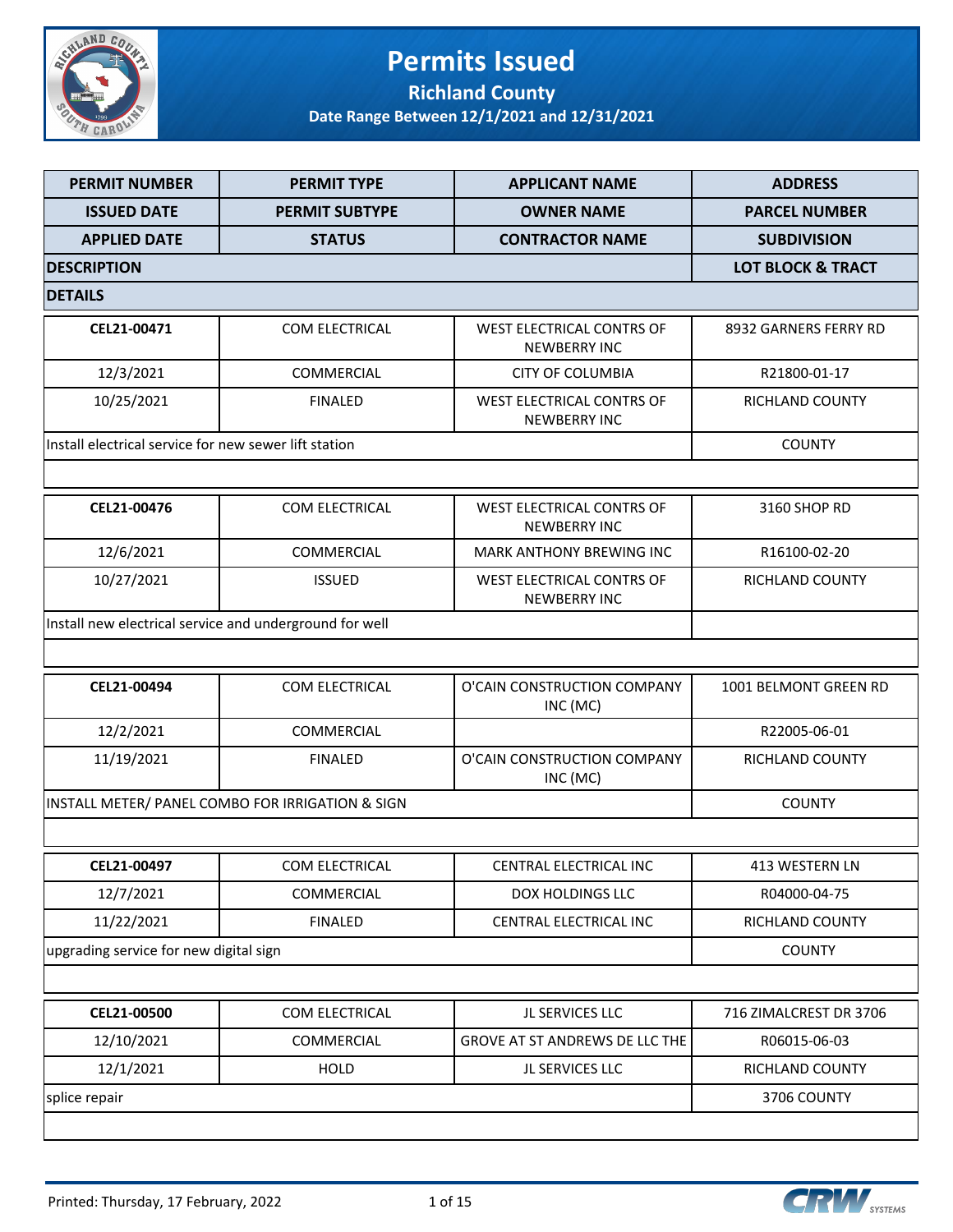

**Richland County**

| CEL21-00501                                | COM ELECTRICAL    | <b>BOWMAN ELECTRICAL LLC</b>                            | 6023 TWO NOTCH RD    |
|--------------------------------------------|-------------------|---------------------------------------------------------|----------------------|
| 12/1/2021                                  | COMMERCIAL        |                                                         | R14210-09-06         |
| 12/1/2021                                  | <b>ISSUED</b>     | <b>BOWMAN ELECTRICAL LLC</b>                            | RICHLAND COUNTY      |
| TEMP POLE FOR CONSTRUCTION                 |                   |                                                         | <b>COUNTY</b>        |
|                                            |                   |                                                         |                      |
| CEL21-00502                                | COM ELECTRICAL    | HEINS ELECTRIC SERVICES LLC                             | 900 LAKE CAROLINA DR |
| 12/6/2021                                  | <b>COMMERCIAL</b> | YOUNG MENS CHRISTIAN ASSOC OF                           | R23300-03-17         |
| 12/1/2021                                  | <b>FINALED</b>    | HEINS ELECTRIC SERVICES LLC                             | RICHLAND COUNTY      |
| Wire pavilion, service, lights and recepts |                   |                                                         | <b>COUNTY</b>        |
|                                            |                   |                                                         |                      |
| CEL21-00503                                | COM ELECTRICAL    | <b>WEST ELECTRICAL CONTRS OF</b><br><b>NEWBERRY INC</b> | 3320 TROTTER RD      |
| 12/2/2021                                  | COMMERCIAL        | <b>Richland County utility</b>                          | R21900-03-03         |
| 12/2/2021                                  | <b>FINALED</b>    | WEST ELECTRICAL CONTRS OF<br><b>NEWBERRY INC</b>        | RICHLAND COUNTY      |
| sewer lift station                         |                   |                                                         | <b>COUNTY</b>        |
|                                            |                   |                                                         |                      |
| CEL21-00504                                | COM ELECTRICAL    | JL SERVICES LLC                                         | 716 ZIMALCREST DR 30 |
| 12/10/2021                                 | <b>COMMERCIAL</b> | GROVE AT ST ANDREWS DE LLC THE                          | R06010-02-01         |
| 12/6/2021                                  | <b>HOLD</b>       | JL SERVICES LLC                                         | RICHLAND COUNTY      |
| outside lights meter addition              | 30                |                                                         |                      |
|                                            |                   |                                                         |                      |
| CEL21-00505                                | COM ELECTRICAL    | JL SERVICES LLC                                         | 716 ZIMALCREST DR 29 |
| 12/10/2021                                 | COMMERCIAL        | GROVE AT ST ANDREWS DE LLC THE                          | R06010-02-01         |
| 12/6/2021                                  | HOLD              | JL SERVICES LLC                                         | RICHLAND COUNTY      |
| outside lights meter socket                |                   |                                                         | 29                   |
|                                            |                   |                                                         |                      |
| CEL21-00506                                | COM ELECTRICAL    | JL SERVICES LLC                                         | 716 ZIMALCREST DR 28 |
| 12/10/2021                                 | <b>COMMERCIAL</b> | GROVE AT ST ANDREWS DE LLC THE                          | R06010-02-01         |
| 12/6/2021                                  | <b>HOLD</b>       | JL SERVICES LLC                                         | RICHLAND COUNTY      |
| outside lights meter socket                | 28                |                                                         |                      |
|                                            |                   |                                                         |                      |

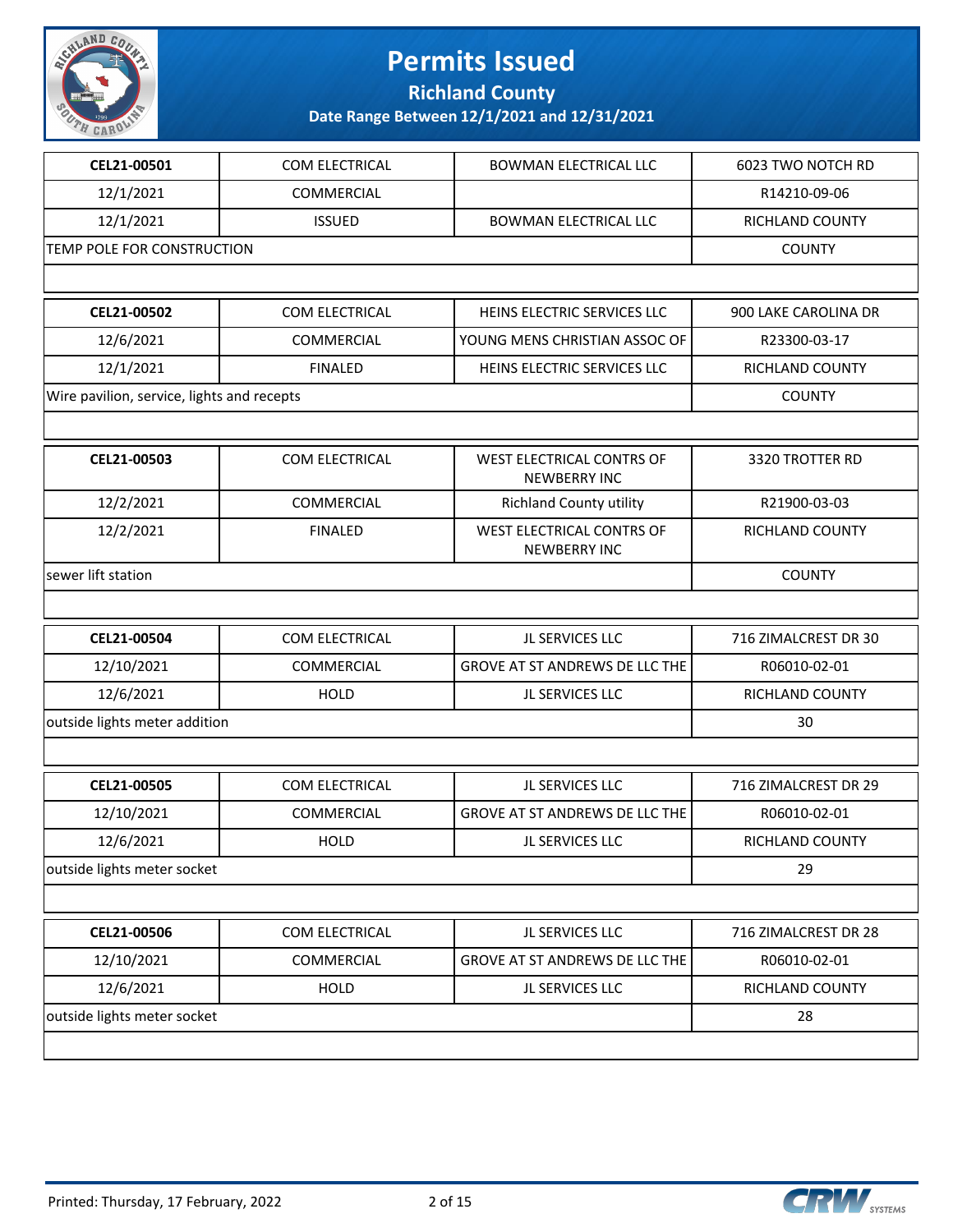

**Richland County**

| CEL21-00507                 | COM ELECTRICAL    | JL SERVICES LLC                       | 716 ZIMALCREST DR 27   |
|-----------------------------|-------------------|---------------------------------------|------------------------|
| 12/10/2021                  | <b>COMMERCIAL</b> | GROVE AT ST ANDREWS DE LLC THE        | R06010-02-01           |
| 12/6/2021                   | <b>HOLD</b>       | JL SERVICES LLC                       | RICHLAND COUNTY        |
| outside lights meter socket |                   |                                       | 27 COUNTY              |
|                             |                   |                                       |                        |
| CEL21-00508                 | COM ELECTRICAL    | JL SERVICES LLC                       | 716 ZIMALCREST DR 26   |
| 12/10/2021                  | <b>COMMERCIAL</b> | GROVE AT ST ANDREWS DE LLC THE        | R06010-02-01           |
| 12/6/2021                   | <b>HOLD</b>       | JL SERVICES LLC                       | RICHLAND COUNTY        |
| outside lights meter socket |                   |                                       | 26 COUNTY              |
|                             |                   |                                       |                        |
| CEL21-00510                 | COM ELECTRICAL    | JL SERVICES LLC                       | 716 ZIMALCREST DR 24   |
| 12/10/2021                  | COMMERCIAL        | <b>GROVE AT ST ANDREWS DE LLC THE</b> | R06010-02-01           |
| 12/6/2021                   | <b>FINALED</b>    | JL SERVICES LLC                       | <b>RICHLAND COUNTY</b> |
| outside lights meter socket |                   |                                       | 24 COUNTY              |
|                             |                   |                                       |                        |
| CEL21-00511                 | COM ELECTRICAL    | JL SERVICES LLC                       | 716 ZIMALCREST DR 23   |
| 12/10/2021                  | COMMERCIAL        | GROVE AT ST ANDREWS DE LLC THE        | R06010-02-01           |
| 12/6/2021                   | <b>HOLD</b>       | JL SERVICES LLC                       | RICHLAND COUNTY        |
| outside lights meter socket |                   |                                       | 23 COUNTY              |
|                             |                   |                                       |                        |
| CEL21-00512                 | COM ELECTRICAL    | JL SERVICES LLC                       | 716 ZIMALCREST DR 22   |
| 12/10/2021                  | <b>COMMERCIAL</b> | GROVE AT ST ANDREWS DE LLC THE        | R06010-02-01           |
| 12/6/2021                   | <b>HOLD</b>       | JL SERVICES LLC                       | RICHLAND COUNTY        |
| outside lights meter socket |                   |                                       | 22 COUNTY              |
|                             |                   |                                       |                        |
| CEL21-00513                 | COM ELECTRICAL    | JL SERVICES LLC                       | 716 ZIMALCREST DR 21   |
| 12/10/2021                  | COMMERCIAL        | GROVE AT ST ANDREWS DE LLC THE        | R06010-02-01           |
| 12/6/2021                   | HOLD              | JL SERVICES LLC                       | RICHLAND COUNTY        |
| outside lights meter socket |                   |                                       | 21 COUNTY              |
|                             |                   |                                       |                        |

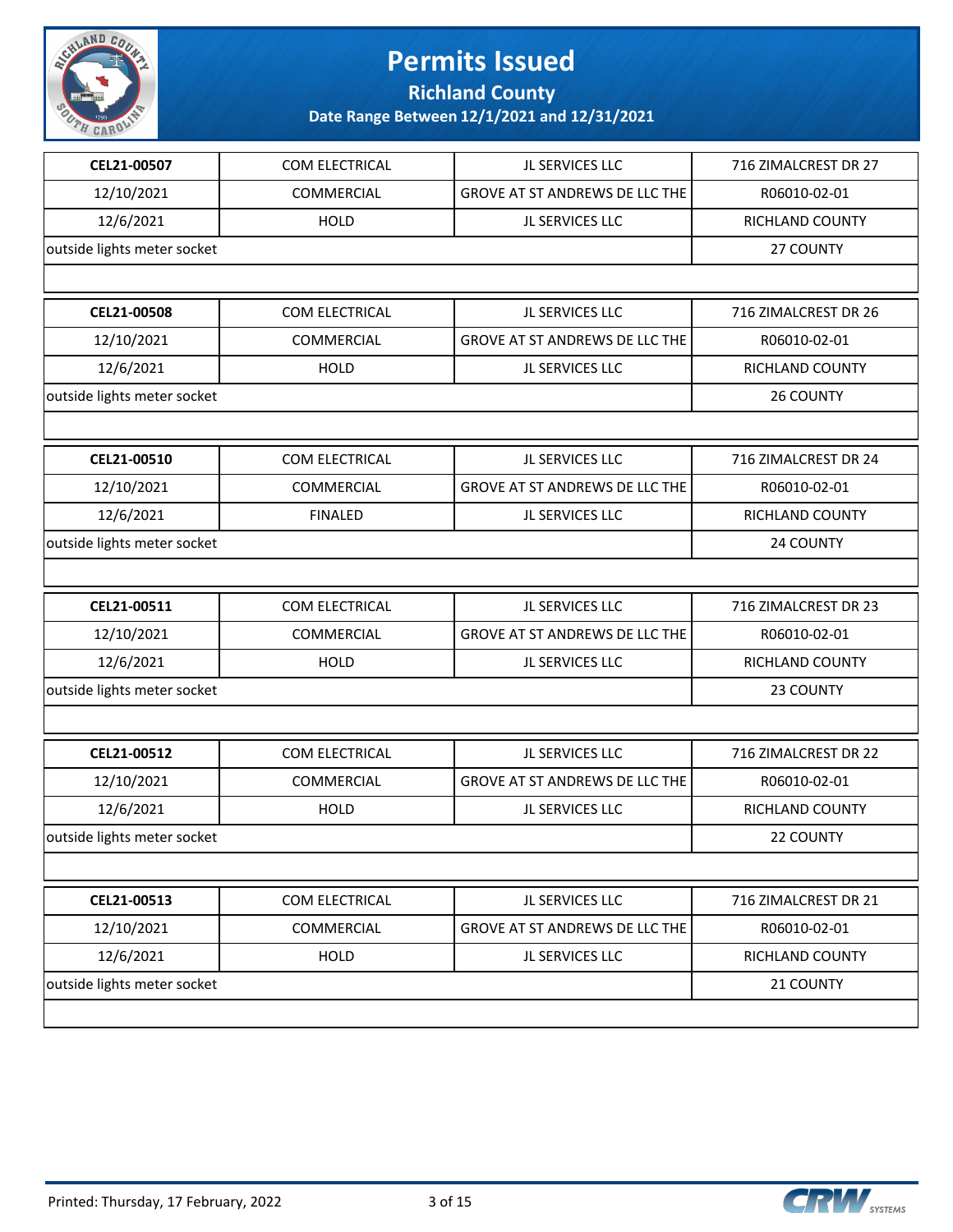

**Richland County**

| CEL21-00514                             | COM ELECTRICAL                                                     | JL SERVICES LLC                             | 716 ZIMALCREST DR 20          |
|-----------------------------------------|--------------------------------------------------------------------|---------------------------------------------|-------------------------------|
| 12/10/2021                              | <b>COMMERCIAL</b>                                                  | GROVE AT ST ANDREWS DE LLC THE              | R06010-02-01                  |
| 12/6/2021                               | <b>HOLD</b>                                                        | JL SERVICES LLC                             | RICHLAND COUNTY               |
| outside lights meter socket             |                                                                    |                                             | 20 COUNTY                     |
|                                         |                                                                    |                                             |                               |
| CEL21-00515                             | COM ELECTRICAL                                                     | SACON LLC (MC)                              | <b>110 FORUM DR 12</b>        |
| 12/14/2021                              | COMMERCIAL                                                         | <b>BRANCH SANDHILL ASSOCIATES LP</b>        | R23000-05-02                  |
| 12/6/2021                               | <b>FINALED</b>                                                     | SACON LLC (MC)                              | <b>RICHLAND COUNTY</b>        |
| New lighting package/Relocate outlets   |                                                                    |                                             | <b>12 COUNTY</b>              |
|                                         |                                                                    |                                             |                               |
| CEL21-00516                             | COM ELECTRICAL                                                     | SMITH AND SONS HEATING & AIR<br>LLC         | 10535 FARROW RD               |
| 12/7/2021                               | COMMERCIAL                                                         | LOBO OLVIN                                  | R17500-02-02                  |
| 12/7/2021                               | <b>HOLD</b>                                                        | SMITH AND SONS HEATING & AIR<br>LLC         | <b>RICHLAND COUNTY</b>        |
| Panel upgrade                           |                                                                    |                                             | <b>COUNTY</b>                 |
|                                         | WAITING ON THE GC TO APPLY AND SUBMIT PLANS FOR THIS NEW BUILDING. |                                             |                               |
| CEL21-00517                             | COM ELECTRICAL                                                     | ECO RENOS LLC(MC)                           | <b>208 CLAUDE BUNDRICK RD</b> |
| 12/9/2021                               | <b>COMMERCIAL</b>                                                  | CAMP DISCOVERY AT HIS ACRES                 | R20700-03-33                  |
| 12/7/2021                               | <b>ISSUED</b>                                                      | Eco Renos LLC                               | RICHLAND COUNTY               |
| commercial rooftop solar                | <b>COUNTY</b>                                                      |                                             |                               |
| master permit #: CPV21-00003            |                                                                    |                                             |                               |
| CEL21-00518                             | COM ELECTRICAL                                                     | CAROLINA CONSTRUCTION CO OF<br>COLUMBIA(GC) | 5445 TWO NOTCH RD             |
| 12/7/2021                               | <b>COMMERCIAL</b>                                                  | <b>CULLER DEBORAH W</b>                     | R14205-03-23                  |
| 12/7/2021                               | <b>FINALED</b>                                                     | CAROLINA CONSTRUCTION CO OF<br>COLUMBIA(GC) | RICHLAND COUNTY               |
| <b>ELECTRIAL PER PLANS</b>              | <b>COUNTY</b>                                                      |                                             |                               |
|                                         |                                                                    |                                             |                               |
| CEL21-00519                             | COM ELECTRICAL                                                     | <b>BRUNSON COLEMAN ELECTRIC</b>             | 230 LATONEA DR                |
| 12/10/2021                              | COMMERCIAL                                                         | MELROSE PARTNERS LLC                        | R05915-03-09                  |
| 12/7/2021                               | <b>FINALED</b>                                                     | <b>BRUNSON COLEMAN ELECTRIC</b>             | RICHLAND COUNTY               |
| New meter panel combo on billboard sign | <b>COUNTY</b>                                                      |                                             |                               |
|                                         |                                                                    |                                             |                               |

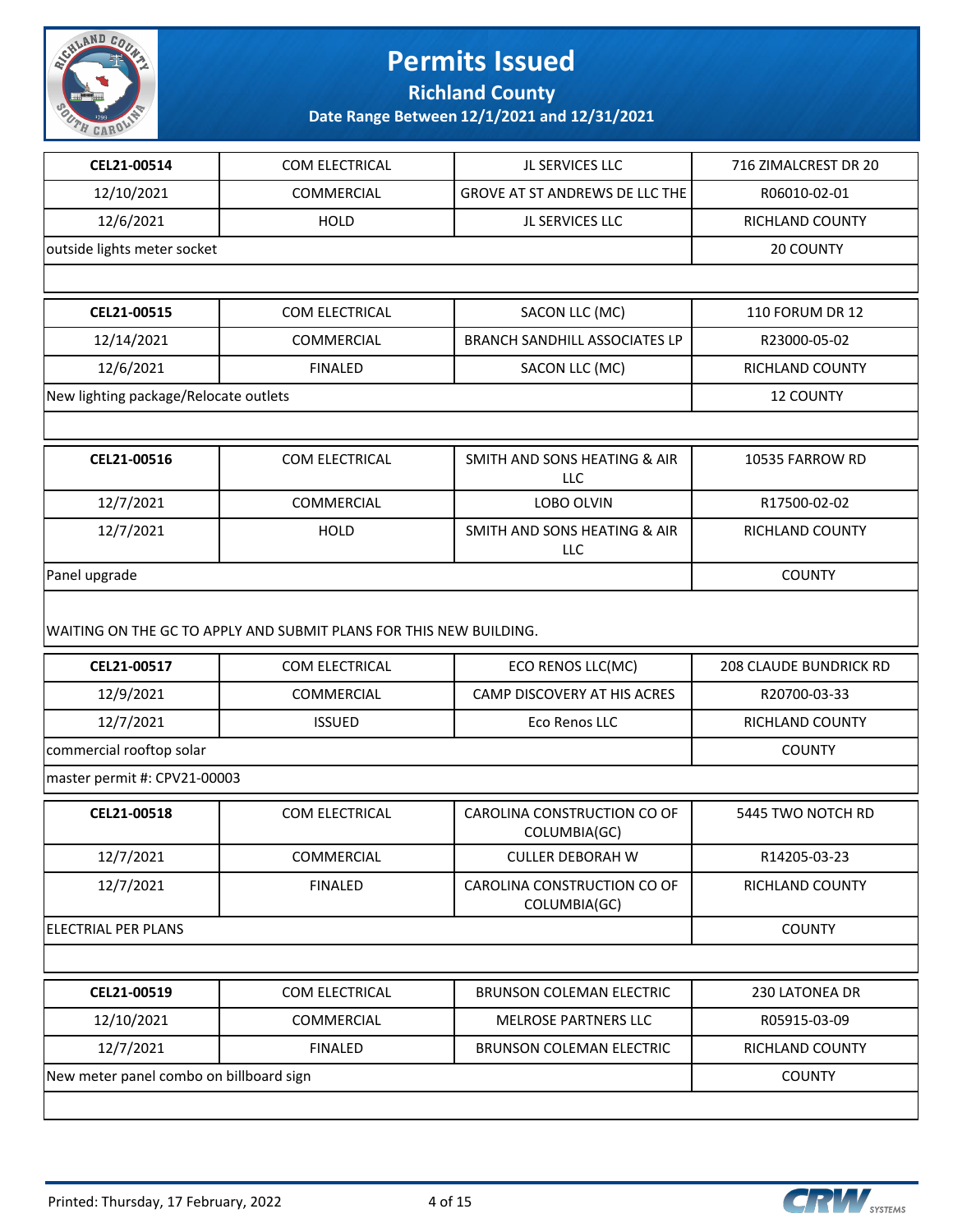

**Richland County**

**Date Range Between 12/1/2021 and 12/31/2021**

| CEL21-00522               | <b>COM ELECTRICAL</b> | DURSEY MECHANICAL &<br><b>MAINTENANCE LLC</b> | 1003 ZIMALCREST DR |
|---------------------------|-----------------------|-----------------------------------------------|--------------------|
| 12/23/2021                | COMMERCIAL            | U-HAUL REAL ESTATE CO                         | R06016-01-13       |
| 12/15/2021                | <b>ISSUED</b>         | DURSEY MECHANICAL &<br><b>MAINTENANCE LLC</b> | RICHLAND COUNTY    |
| Rewire storage unit area. |                       |                                               | <b>COUNTY</b>      |

| CEL21-00524                             | COM ELECTRICAL    | <b>SYLVESTER &amp; COCKRUM INC</b> | 1501 KENNERLY RD       |
|-----------------------------------------|-------------------|------------------------------------|------------------------|
| 12/31/2021                              | <b>COMMERCIAL</b> | YOUNGS MENS CHRISTIAN ASSOC        | R04100-08-30           |
| 12/20/2021                              | <b>ISSUED</b>     | <b>SYLVESTER &amp; COCKRUM INC</b> | <b>RICHLAND COUNTY</b> |
| Disconnect & reconnect 10 rooftop units |                   |                                    | <b>COUNTY</b>          |

| CEL21-00525                                                 | COM ELECTRICAL    | <b>GUNNER ELECTRIC</b> | 1300 LONGCREEK DR      |
|-------------------------------------------------------------|-------------------|------------------------|------------------------|
| 12/21/2021                                                  | <b>COMMERCIAL</b> | FAH THE HOLLOWS LLC    | R07406-02-01           |
| 12/20/2021                                                  | <b>ISSUED</b>     | <b>GUNNER ELECTRIC</b> | <b>RICHLAND COUNTY</b> |
| replace burnt phone and electrical wiring and devices BLD 7 |                   |                        | <b>COUNTY</b>          |

in regards to permit 3 cbd21-00279

Good morning, I am requesting to have my license and permit removed and closed for permit #cel21-00525 for 1300 longcreek Dr , for reaso on breech of contract. The contractor did not issue deposit check after demolition and materials was purchased. I will not be doing this job or buisness with this company.

Thank you.

Richard Hepfer

Gunner Electric 803 280 3259 gunner.hep@gmail.com

CONTRACTOR WALK-IN OFFICE AND REQUEST THE PERMIT TO BE REINSTATED / LETTER OF REINSTATEMENT ATTACHED / CONTRACTOR LICENSE INFORMATION VERIFIED.

| CEL21-00526                              | COM ELECTRICAL    | POWELL ELECTRICAL OF COLUMBIA<br><b>INC</b> | 9950 FARROW RD  |  |
|------------------------------------------|-------------------|---------------------------------------------|-----------------|--|
| 12/22/2021                               | <b>COMMERCIAL</b> | STIVERS REALTY LC                           | R17400-04-04    |  |
| 12/20/2021                               | <b>ISSUED</b>     | Powell Electrical of Columbia, Inc.         | RICHLAND COUNTY |  |
| Power for new car dealership             | <b>COUNTY</b>     |                                             |                 |  |
| <b>GC PERMIT HASN'T BEEN ISSUED YET.</b> |                   |                                             |                 |  |

**Number of COM ELECTRICAL/COMMERCIAL Permits: 27**



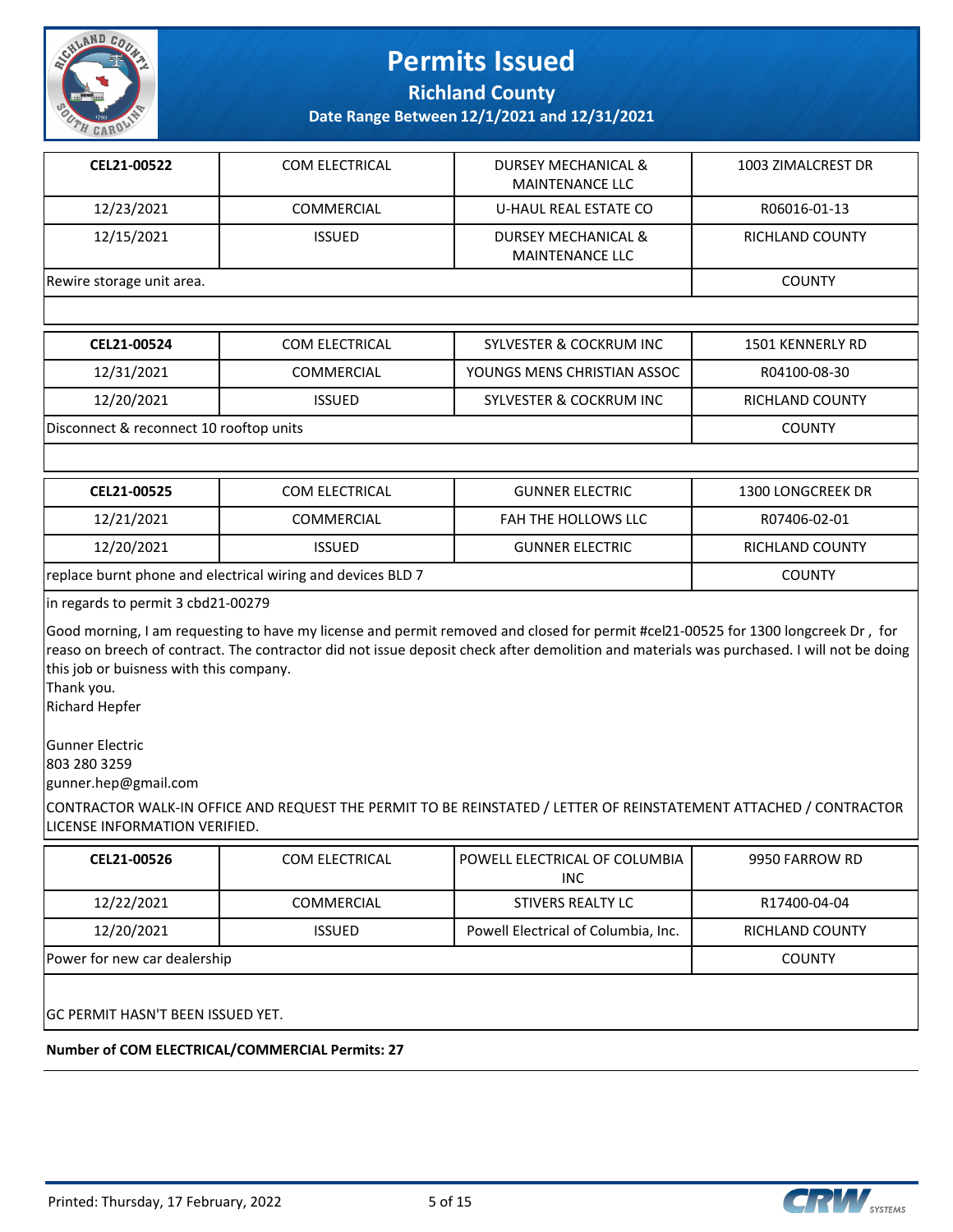

**Richland County**

**Date Range Between 12/1/2021 and 12/31/2021**

| CMG21-00291                                   | COM MECHANICAL/GAS | PALMETTO AIR & CHILLER SERVICE<br>INC (MC) | 2000 CENTER POINT RD 2400 |
|-----------------------------------------------|--------------------|--------------------------------------------|---------------------------|
| 12/2/2021                                     | Unassigned         | <b>CENTER POINT HOLDINGS LLC</b>           | R06010-03-01              |
| 11/30/2021                                    | <b>ISSUED</b>      | PALMETTO AIR & CHILLER SERVICE<br>INC (MC) | RICHLAND COUNTY           |
| Center Point Uplift                           | 2400 COUNTY        |                                            |                           |
| Main Permit CBD21-00311 - Timmons Contracting |                    |                                            |                           |

| CMG21-00294                                      | COM MECHANICAL/GAS | JENNINGS AIR & MECHANICAL LLC | 903 SPEARS CREEK CT    |  |
|--------------------------------------------------|--------------------|-------------------------------|------------------------|--|
| 12/3/2021                                        | Unassigned         | <b>561 LOWCOUNTRY LLC</b>     | R28802-02-03           |  |
| 12/3/2021                                        | VOID               | JENNINGS AIR & MECHANICAL LLC | <b>RICHLAND COUNTY</b> |  |
| <b>HVAC</b>                                      |                    |                               | <b>COLUMBIA</b>        |  |
| THIS ADDRESS IS LOCATED IN THE CITY OF COLUMBIA. |                    |                               |                        |  |

| CMG21-00295           | COM MECHANICAL/GAS | DURSEY MECHANICAL &<br><b>MAINTENANCE LLC</b> | 1003 ZIMALCREST DR |
|-----------------------|--------------------|-----------------------------------------------|--------------------|
| 12/10/2021            | Unassigned         |                                               | R06016-01-13       |
| 12/3/2021             | <b>ISSUED</b>      | DURSEY MECHANICAL &<br><b>MAINTENANCE LLC</b> | RICHLAND COUNTY    |
| IINSTALL NEW DUCTWORK |                    |                                               | <b>COUNTY</b>      |

| CMG21-00296                    | COM MECHANICAL/GAS | CENTRAL HEATING & AIR COND SVC<br><b>INC</b> | 1500 BROAD RIVER RD |
|--------------------------------|--------------------|----------------------------------------------|---------------------|
| 12/17/2021                     | Unassigned         | VIRGINIA WINGARD MEMORIAL                    | R07308-02-12        |
| 12/6/2021                      | <b>ISSUED</b>      | I CENTRAL HEATING & AIR COND SVC I<br>INC    | RICHLAND COUNTY     |
| Replace two split system units |                    |                                              | <b>COUNTY</b>       |

Old units to be removed and replaced with the new units

| CMG21-00298                  | COM MECHANICAL/GAS | TOTAL COMFORT SOLUTIONS INC | 7909 PARKLANE RD       |
|------------------------------|--------------------|-----------------------------|------------------------|
| 12/8/2021                    | Unassigned         | <b>RMR Group</b>            | R17101-03-04           |
| 12/7/2021                    | <b>ISSUED</b>      | TOTAL COMFORT SOLUTIONS INC | <b>RICHLAND COUNTY</b> |
| Replace (3) ac/heating units |                    |                             | <b>COUNTY</b>          |

 $|0$ 

| CMG21-00299                                                | COM MECHANICAL/GAS | NATIVE AIR INC             | 7405 TWO NOTCH RD |
|------------------------------------------------------------|--------------------|----------------------------|-------------------|
| 12/15/2021                                                 | Unassigned         | C & S NATIONAL BANK OF S C | R17006-03-12      |
| 12/10/2021                                                 | <b>FINALED</b>     | NATIVE AIR INC             | RICHLAND COUNTY   |
| Installing ventilation, return & supply duct modifications |                    |                            | <b>COUNTY</b>     |
|                                                            |                    |                            |                   |

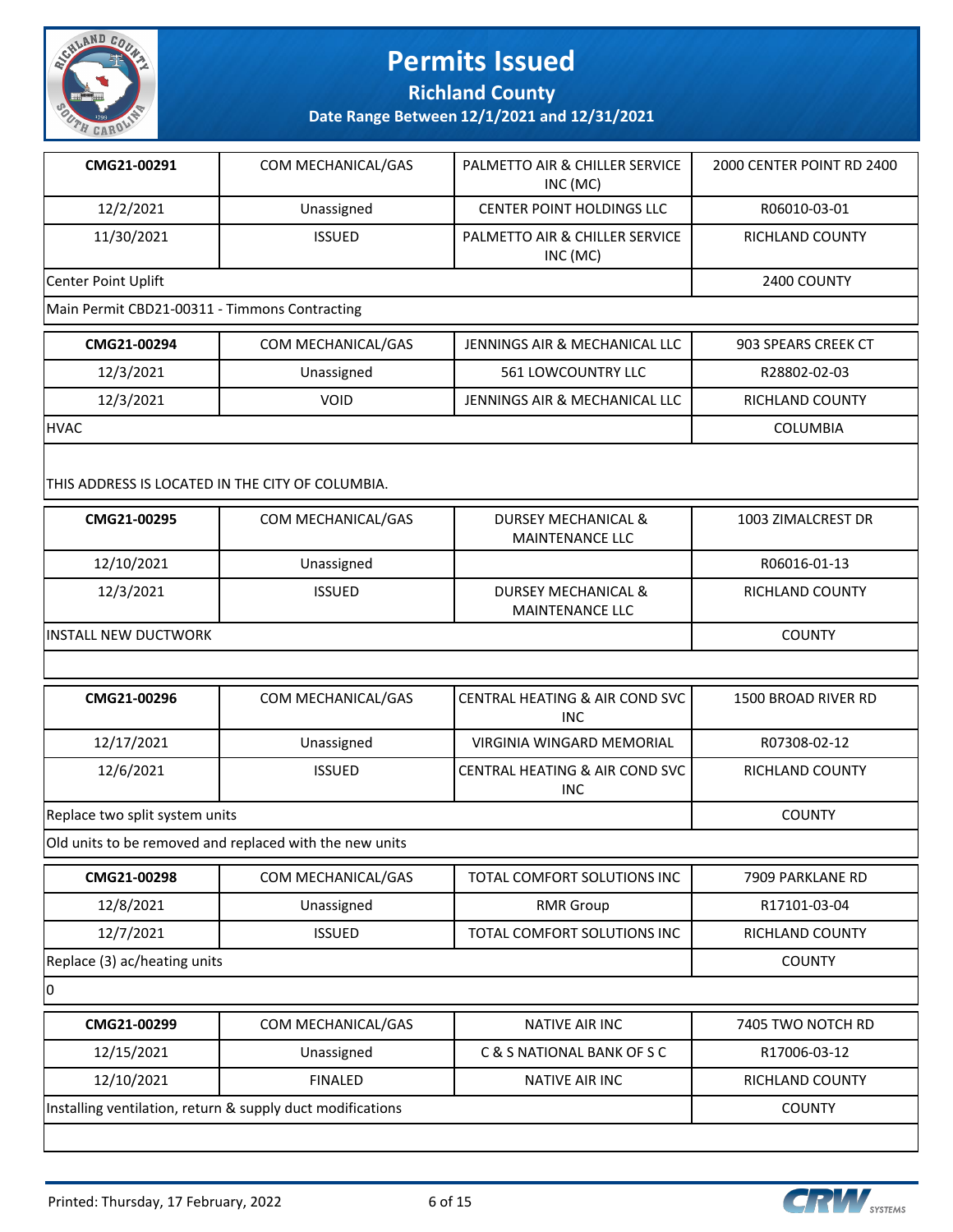

**Richland County**

**Date Range Between 12/1/2021 and 12/31/2021**

| CMG21-00300                                  | COM MECHANICAL/GAS | <b>BRIANS HEATING &amp; COOLING LLC</b>                 | 1501 KEY RD E          |
|----------------------------------------------|--------------------|---------------------------------------------------------|------------------------|
| 12/13/2021                                   | Unassigned         | DWB KEY ROAD WAREHOUSES II LLC                          | R11213-05-10           |
| 12/10/2021                                   | <b>ISSUED</b>      | <b>BRIANS HEATING &amp; COOLING LLC</b>                 | RICHLAND COUNTY        |
| Pressurizing gas line                        |                    |                                                         | <b>E COUNTY</b>        |
|                                              |                    |                                                         |                        |
| CMG21-00301                                  | COM MECHANICAL/GAS | BEAR MECHANICAL SERVICES LLC                            | 7210 BROAD RIVER RD F  |
| 12/13/2021                                   | Unassigned         | <b>CPAM BROAD RIVER LLC</b>                             | R05000-02-27           |
| 12/13/2021                                   | <b>FINALED</b>     | <b>CLARK NEXSEN CONSTRUCTION</b><br><b>SERVICES INC</b> | RICHLAND COUNTY        |
| UPFIT TO EXISTING HVAC EQUIP                 |                    |                                                         | <b>F COUNTY</b>        |
|                                              |                    |                                                         |                        |
| CMG21-00303                                  | COM MECHANICAL/GAS | AIRCLAWS HEATING & COOLING LLC                          | 4551 HARD SCRABBLE RD  |
| 12/15/2021                                   | Unassigned         | <b>BAKER K&amp;R LLC</b>                                | R20300-04-16           |
| 12/15/2021                                   | <b>ISSUED</b>      | AIRCLAWS HEATING & COOLING LLC                          | RICHLAND COUNTY        |
| INSTALL 2 GAS PK, ROOF TOP UNIT& EXHAUST FAN |                    |                                                         | <b>COUNTY</b>          |
| WAITING ON A SIGNED CONTRACT.                |                    |                                                         |                        |
| CMG21-00304                                  | COM MECHANICAL/GAS | <b>BRIANS HEATING &amp; COOLING LLC</b>                 | 1501 KEY RD F          |
| 12/23/2021                                   | Unassigned         | DWB KEY ROAD WAREHOUSES II LLC                          | R11213-05-10           |
| 12/15/2021                                   | <b>ISSUED</b>      | <b>BRIANS HEATING &amp; COOLING LLC</b>                 | RICHLAND COUNTY        |
| Pressurizing gas line                        |                    |                                                         | <b>F COUNTY</b>        |
|                                              |                    |                                                         |                        |
| CMG21-00305                                  | COM MECHANICAL/GAS | <b>SYLVESTER &amp; COCKRUM INC</b>                      | 1501 KENNERLY RD       |
| 12/31/2021                                   | Unassigned         | YOUNGS MENS CHRISTIAN ASSOC                             | R04100-08-30           |
| 12/20/2021                                   | <b>ISSUED</b>      | <b>SYLVESTER &amp; COCKRUM INC</b>                      | <b>RICHLAND COUNTY</b> |
| Changeout 10 rooftop units                   |                    |                                                         | <b>COUNTY</b>          |
|                                              |                    |                                                         |                        |
| CMG21-00306                                  | COM MECHANICAL/GAS | CAROLINA RESTAURANT SERVICES<br><b>INC</b>              | 130 FORUM DR 1         |
| 12/31/2021                                   | Unassigned         | RCC VIIIAGE AT SANDHILL LLC                             | R23000-05-02           |
| 12/20/2021                                   | <b>FINALED</b>     | CAROLINA RESTAURANT SERVICES<br>INC                     | RICHLAND COUNTY        |
| Install Walk-in Cooler and Freezer           | 1 COUNTY           |                                                         |                        |
| Install Walk-in Cooler and Freezer           |                    |                                                         |                        |

**Number of COM MECHANICAL/GAS/Unassigned Permits: 12**

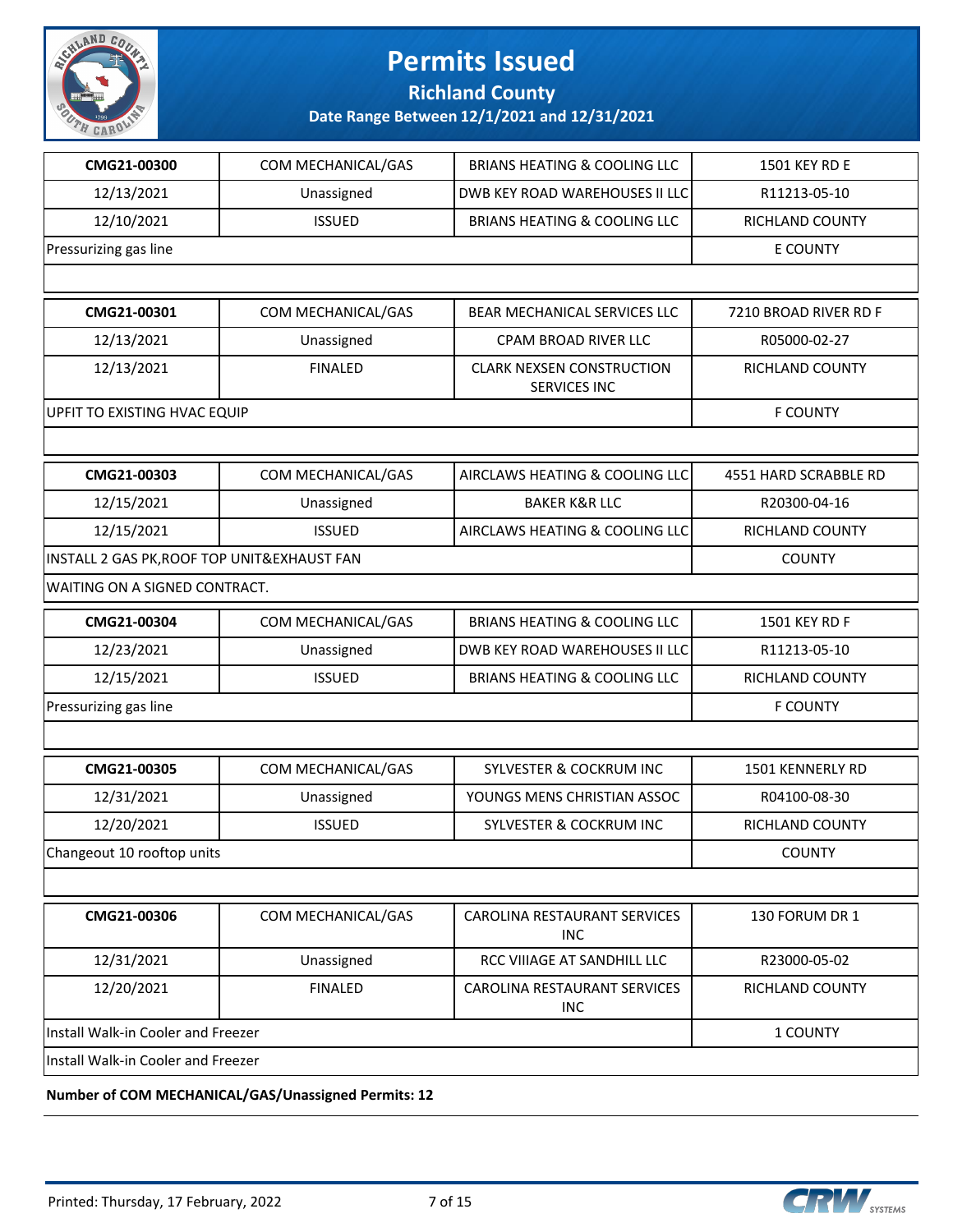

**Richland County**

**Date Range Between 12/1/2021 and 12/31/2021**

| CPL21-00160                                           | <b>COM PLUMBING</b>                                                                   | A & T PLUMBING INC                        | 2000 CENTER POINT RD 2400 |
|-------------------------------------------------------|---------------------------------------------------------------------------------------|-------------------------------------------|---------------------------|
| 12/2/2021                                             | Unassigned                                                                            | CENTER POINT HOLDINGS LLC                 | R06010-03-01              |
| 11/29/2021                                            | <b>ISSUED</b>                                                                         | A & T PLUMBING INC                        | RICHLAND COUNTY           |
| 2000 CENTER POINT                                     |                                                                                       |                                           | 2400 COUNTY               |
|                                                       |                                                                                       |                                           |                           |
| CPL21-00161                                           | <b>COM PLUMBING</b>                                                                   | MIDLANDS PLUMBING SERVICE LLC             | 4001 MCCORDS FERRY RD     |
| 12/6/2021                                             | Unassigned                                                                            | INTERNATIONAL PAPER COMPANY               | R41300-01-03              |
| 12/1/2021                                             | <b>FINALED</b>                                                                        | MIDLANDS PLUMBING SERVICE LLC             | RICHLAND COUNTY           |
|                                                       | 6" Sewer Line and 2" HDPE water line at International Paper                           |                                           | <b>COUNTY</b>             |
|                                                       | 6" Sewer tying into existing building main and 2" water tying into existing well line |                                           |                           |
| CPL21-00162                                           | <b>COM PLUMBING</b>                                                                   | DIVISION 22 CONTRACTING LLC               | 9950 FARROW RD            |
| 12/6/2021                                             | Unassigned                                                                            | STIVERS REALTY LC                         | R17400-04-04              |
| 12/6/2021                                             | <b>ISSUED</b>                                                                         | DIVISION 22 CONTRACTING LLC               | RICHLAND COUNTY           |
| Vehicle repair shop with business offices             |                                                                                       |                                           | <b>COUNTY</b>             |
|                                                       |                                                                                       |                                           |                           |
| CPL21-00163                                           | <b>COM PLUMBING</b>                                                                   | SACON LLC (MC)                            | <b>110 FORUM DR 12</b>    |
| 12/14/2021                                            | Unassigned                                                                            | <b>BRANCH SANDHILL ASSOCIATES LP</b>      | R23000-05-02              |
| 12/6/2021                                             | <b>FINALED</b>                                                                        | SACON LLC (MC)                            | RICHLAND COUNTY           |
| Rough in drinking fountain, utility sink and fixtures |                                                                                       |                                           | <b>12 COUNTY</b>          |
|                                                       |                                                                                       |                                           |                           |
| CPL21-00164                                           | <b>COM PLUMBING</b>                                                                   | <b>DERRICK PLUMBING INC</b>               | 9650 TWO NOTCH RD         |
| 12/14/2021                                            | Unassigned                                                                            | RICHARDSON GROUP FAMILY                   | R20013-01-03              |
| 12/13/2021                                            | <b>ISSUED</b>                                                                         | <b>DERRICK PLUMBING INC</b>               | RICHLAND COUNTY           |
| Plumbing per plans                                    |                                                                                       |                                           | <b>COUNTY</b>             |
|                                                       |                                                                                       |                                           |                           |
| CPL21-00165                                           | <b>COM PLUMBING</b>                                                                   | <b>VOUCH PROFESSIONAL SERVICES</b><br>LLC | 7525 TWO NOTCH RD         |
| 12/22/2021                                            | Unassigned                                                                            |                                           | R17011-02-06              |
| 12/22/2021                                            | <b>ISSUED</b>                                                                         | <b>VOUCH PROFESSIONAL SERVICES</b><br>LLC | RICHLAND COUNTY           |
| MAIN WATER LINE PUT IN & AIR TEST FOR FUTURE USE      | <b>COUNTY</b>                                                                         |                                           |                           |
|                                                       |                                                                                       |                                           |                           |

**Number of COM PLUMBING/Unassigned Permits: 6**

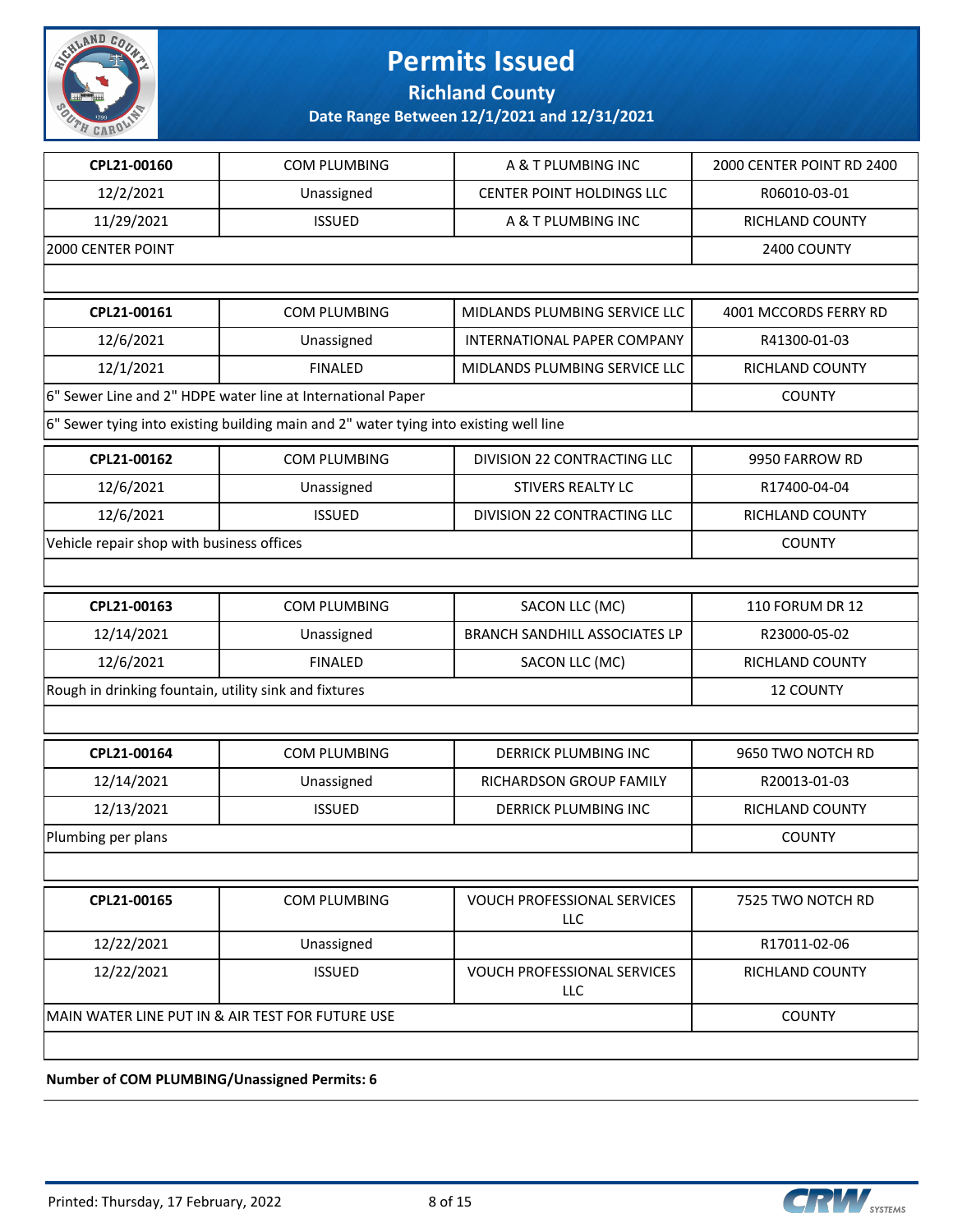

**Richland County**

| CRF21-00111                                  | <b>COM ROOFING</b> | <b>CULLER ENTERPRISES INC DBA</b><br><b>CULLER ROOF</b> | 1800 LONGCREEK DR 11A  |
|----------------------------------------------|--------------------|---------------------------------------------------------|------------------------|
| 12/1/2021                                    | Unassigned         | PROSPER FAIRWAYS EQUITY                                 | R07411-03-07           |
| 11/29/2021                                   | <b>FINALED</b>     | <b>CULLER ENTERPRISES INC DBA</b><br><b>CULLER ROOF</b> | RICHLAND COUNTY        |
| tear off and re roof bldg 11                 |                    |                                                         | 11A COUNTY             |
| Building 11 Only                             |                    |                                                         |                        |
| CRF21-00113                                  | COM ROOFING        | <b>CULLER ENTERPRISES INC DBA</b><br><b>CULLER ROOF</b> | 1800 LONGCREEK DR      |
| 12/1/2021                                    | Unassigned         | PROSPER FAIRWAYS EQUITY                                 | R07411-03-07           |
| 11/29/2021                                   | <b>FINALED</b>     | <b>CULLER ENTERPRISES INC DBA</b><br><b>CULLER ROOF</b> | <b>RICHLAND COUNTY</b> |
| tear off and re roof maintance building      |                    |                                                         | <b>COUNTY</b>          |
| Maintenance Building Only                    |                    |                                                         |                        |
| CRF21-00119                                  | <b>COM ROOFING</b> | <b>RANDY R HARDEE</b>                                   | 9822 TWO NOTCH RD      |
| 12/10/2021                                   | Unassigned         |                                                         | R22803-03-25           |
| 12/8/2021                                    | <b>FINALED</b>     | <b>RANDY R HARDEE</b>                                   | RICHLAND COUNTY        |
| REPAIR/REPLACEMENT OF ROOF                   |                    |                                                         | <b>COUNTY</b>          |
|                                              |                    |                                                         |                        |
| CRF21-00120                                  | COM ROOFING        | ATLANTAS RELIABLE ROOFING CO                            | 3611 RANCH RD          |
| 12/15/2021                                   | Unassigned         | <b>BELDON EQUITIES LLC</b>                              | R16811-06-07           |
| 12/9/2021                                    | <b>FINALED</b>     | ATLANTAS RELIABLE ROOFING CO                            | RICHLAND COUNTY        |
| REROOF - To remove and replace roof shingles |                    |                                                         | <b>COUNTY</b>          |
| Leasing Office                               |                    |                                                         |                        |
| CRF21-00121                                  | <b>COM ROOFING</b> | ATLANTAS RELIABLE ROOFING CO                            | 3611 RANCH RD          |
| 12/13/2021                                   | Unassigned         | <b>BELDON EQUITIES LLC</b>                              | R16811-06-07           |
| 12/9/2021                                    | <b>FINALED</b>     | ATLANTAS RELIABLE ROOFING CO                            | RICHLAND COUNTY        |
| REROOF - To remove and replace roof shingles |                    |                                                         | <b>COUNTY</b>          |
| BLDG 20                                      |                    |                                                         |                        |
| CRF21-00123                                  | COM ROOFING        | DAVID MICHAEL STROTHER JR                               | 1101 HALLBROOK DR A1   |
| 12/21/2021                                   | Unassigned         |                                                         | R19107-09-06           |
| 12/21/2021                                   | <b>FINALED</b>     | DAVID MICHAEL STROTHER JR                               | RICHLAND COUNTY        |
| REMOVE EXISTING SHINGLES & REPLACE WITH NOW. |                    |                                                         | A1 COUNTY              |

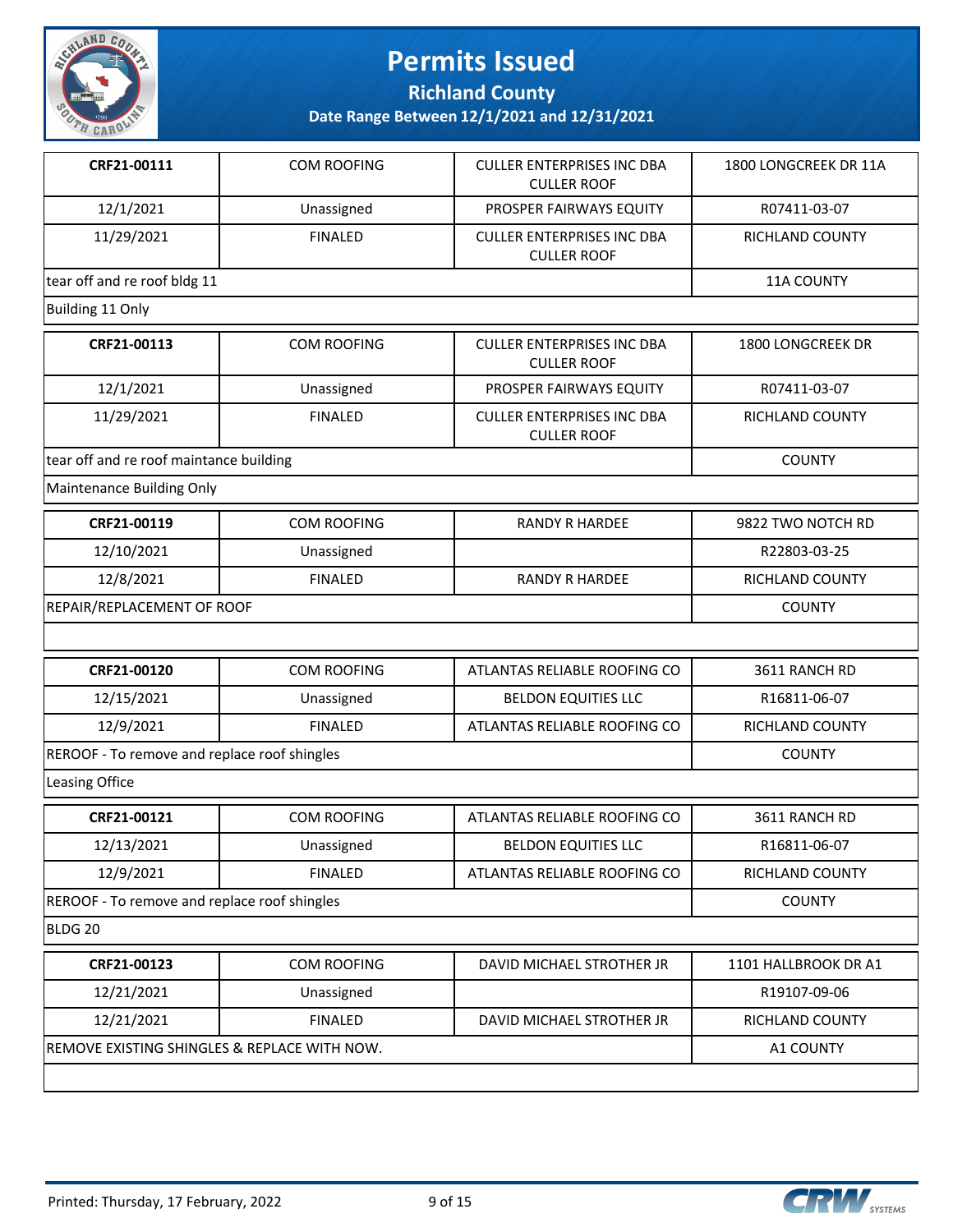

**Richland County**

**Date Range Between 12/1/2021 and 12/31/2021**

| CRF21-00124        | <b>COM ROOFING</b> | CHASE BUILDERS OF COLUMBIA INC I | 7314 PARKLANE RD |
|--------------------|--------------------|----------------------------------|------------------|
| 12/22/2021         | Unassigned         |                                  | R17006-01-17     |
| 12/22/2021         | <b>ISSUED</b>      | CHASE BUILDERS OF COLUMBIA INC   | RICHLAND COUNTY  |
| REPAIR/REPLACEMENT |                    |                                  | <b>COUNTY</b>    |

initial address 7358 Parklane Rd. was entered wrong / address updated to reflect correct site address for project located at 7314 Parklane Rd.

| CRF21-00125      | COM ROOFING   | Penn Roofing INC | <b>1331 DUTCH FORK RD</b> |
|------------------|---------------|------------------|---------------------------|
| 12/30/2021       | Unassigned    |                  | R02414-02-17              |
| 12/30/2021       | <b>ISSUED</b> | Penn Roofing INC | RICHLAND COUNTY           |
| Roof Replacement |               |                  | <b>COUNTY</b>             |
|                  |               |                  |                           |

### **Number of COM ROOFING/Unassigned Permits: 8**

| CBD21-00326                                        | COMMERCIAL ADD & ADD/ALT | <b>ICOHN CONSTRUCTION SERVICES LLCI</b> | 1120 NORTHPOINT BLVD |
|----------------------------------------------------|--------------------------|-----------------------------------------|----------------------|
| 12/13/2021                                         | <b>ADDITION</b>          | RESERVE FOR FUN LLC                     | R14900-01-22         |
| 10/27/2021                                         | <b>ISSUED</b>            | <b>COHN CONSTRUCTION SERVICES LLC</b>   | RICHLAND COUNTY      |
| Construction 6600sf Addition with 2200sf mezzanine |                          |                                         | <b>COUNTY</b>        |
|                                                    |                          |                                         |                      |

#### **Number of COMMERCIAL ADD & ADD/ALT/ADDITION Permits: 1**

| CBD21-00339                                      | COMMERCIAL ADD & ADD/ALT | <b>COMMERCIAL BUILDING SERVICES</b><br><b>INC</b> | 9403 FARROW RD         |
|--------------------------------------------------|--------------------------|---------------------------------------------------|------------------------|
| 12/10/2021                                       | ADDITION/ALTERATION      |                                                   | R17300-02-05           |
| 11/19/2021                                       | CO ISSUED                |                                                   | <b>RICHLAND COUNTY</b> |
| CONSTRUCT ACCESS RAMP/ MODIFY EXISTING REST(ADA) |                          |                                                   | <b>COUNTY</b>          |

#### **Number of COMMERCIAL ADD & ADD/ALT/ADDITION/ALTERATION Permits: 1**

| CBD21-00028                        | <b>COMMERCIAL ALTERATIONS</b> | CAROLINA CONSTRUCTION CO OF<br>COLUMBIA(GC) | 5445 TWO NOTCH RD |
|------------------------------------|-------------------------------|---------------------------------------------|-------------------|
| 12/7/2021                          | Unassigned                    | <b>CULLER DEBORAH W</b>                     | R14205-03-23      |
| 2/10/2021                          | <b>FINALED</b>                | CAROLINA CONSTRUCTION CO OF<br>COLUMBIA(GC) | RICHLAND COUNTY   |
| Interior and exterior improvements |                               |                                             | <b>COUNTY</b>     |
|                                    |                               |                                             |                   |

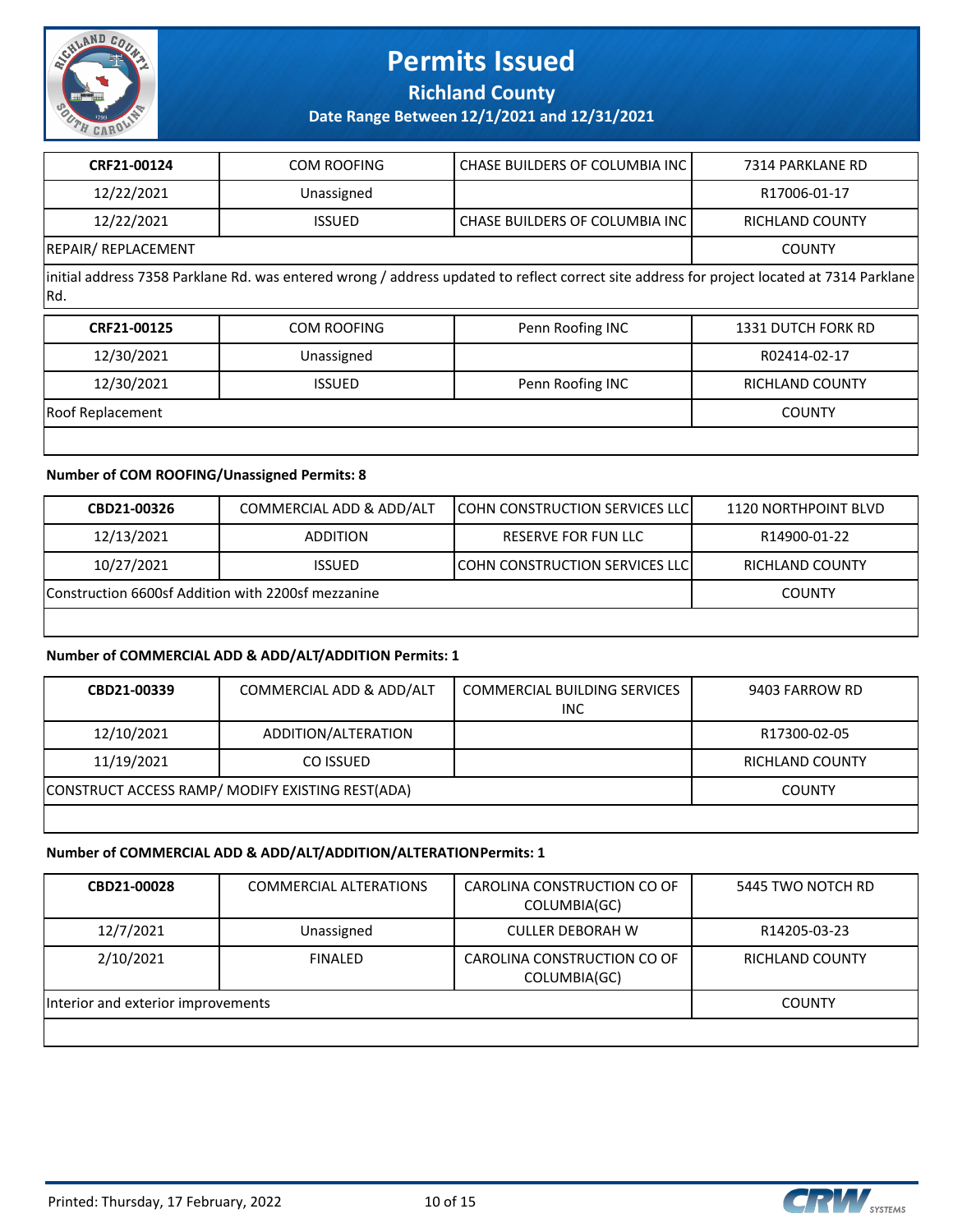

## **Richland County**

## **Date Range Between 12/1/2021 and 12/31/2021**

| CBD21-00346                                                                                                                                        | <b>COMMERCIAL ALTERATIONS</b> | <b>GENESIS CONSULTING GROUP</b> | 2738 DECKER BLVD B |
|----------------------------------------------------------------------------------------------------------------------------------------------------|-------------------------------|---------------------------------|--------------------|
| 12/30/2021                                                                                                                                         | Unassigned                    | SC FASHION PLACE LLC            | R16908-08-04       |
| 12/9/2021                                                                                                                                          | <b>ISSUED</b>                 | JOHNSON'S INTERIOR SERVICES LLC | RICHLAND COUNTY    |
| Fashion Place Mall - 2738B Interior Work                                                                                                           |                               |                                 | <b>B COUNTY</b>    |
| The sected to be scaled inheritor incorporation on a contribution and he faced the beneath conflict to set inheritated by he a CO, in the model by |                               |                                 |                    |

The project is to make interior improvements to an existing space before the tenant upfit. This is not intended to be a CO, just work the landlord agrees to do before the new tenant takes possesion and he will submit his upfit plans that include all occupancy requirements.

### **Number of COMMERCIAL ALTERATIONS/Unassigned Permits: 2**

| CBD21-00360                                    | <b>COMMERCIAL NEW</b><br><b>CONSTRUCTION</b> | <b>OUTLANDIS CORPORATION</b> | 628 PERCIVAL RD |
|------------------------------------------------|----------------------------------------------|------------------------------|-----------------|
| 12/23/2021                                     | NEW BUILDING                                 | <b>OUTLANDIS CORPORATION</b> | R16813-04-01    |
| 12/22/2021                                     | CO ISSUED                                    | <b>OUTLANDIS CORPORATION</b> | RICHLAND COUNTY |
| <b>IINSTALLATION OF COMMERCIAL ICE MACHINE</b> |                                              |                              | <b>COUNTY</b>   |
|                                                |                                              |                              |                 |

### **Number of COMMERCIAL NEW CONSTRUCTION/NEW BUILDING Permits: 1**

| CPV21-00003                 | COMMERCIAL PHOTOVOLTAIC<br><b>SYSTEM</b> | SHARPES CONTRACTING SERVICES<br>LLC. | <b>208 CLAUDE BUNDRICK RD</b> |
|-----------------------------|------------------------------------------|--------------------------------------|-------------------------------|
| 12/9/2021                   | <b>ROOFTOP</b>                           | CAMP DISCOVERY AT HIS ACRES          | R20700-03-33                  |
| 11/24/2021                  | <b>ISSUED</b>                            |                                      | <b>RICHLAND COUNTY</b>        |
| rooftop solar               |                                          |                                      | <b>COUNTY</b>                 |
|                             |                                          |                                      |                               |
| CPV21-00006                 | COMMERCIAL PHOTOVOLTAIC<br><b>SYSTEM</b> | <b>GABBIDON DESIGN BUILD (GC)</b>    | 5219 TWO NOTCH RD             |
| 12/15/2021                  | <b>ROOFTOP</b>                           |                                      | R14108-09-07                  |
| 12/13/2021                  | <b>FINALED</b>                           |                                      | <b>RICHLAND COUNTY</b>        |
|                             |                                          |                                      |                               |
| <b>ROOFTOP SOLAR SYSTEM</b> |                                          |                                      | <b>COUNTY</b>                 |

### **Number of COMMERCIAL PHOTOVOLTAIC SYSTEM/ROOFTOP Permits: 2**

| CBD21-00347                                 | <b>COMMERCIAL REPAIR</b> | Melissa Nelson                                    | 640 ROSEWOOD DR        |  |
|---------------------------------------------|--------------------------|---------------------------------------------------|------------------------|--|
| 12/20/2021                                  | Unassigned               | IMG                                               | R11100-01-01           |  |
| 12/10/2021                                  | <b>ISSUED</b>            | JES COLUMBIA LLC DBA MOUNT<br><b>VALLEY FOUND</b> | <b>RICHLAND COUNTY</b> |  |
| Foundation Repair                           | <b>COUNTY</b>            |                                                   |                        |  |
| PLEASE EXPEDITE IF POSSIBLE -- THANK YOU :) |                          |                                                   |                        |  |

### **Number of COMMERCIAL REPAIR/Unassigned Permits: 1**

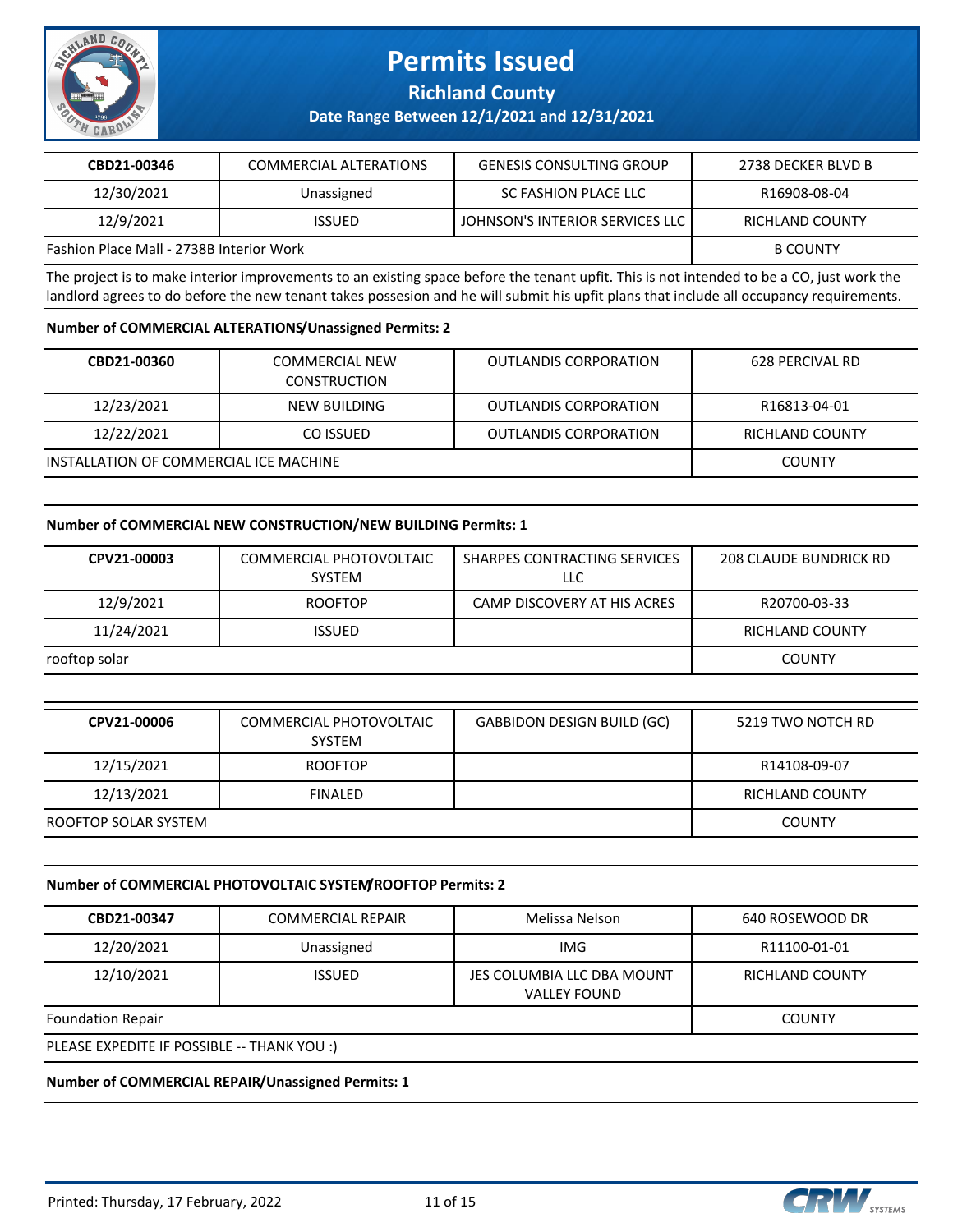

**Richland County**

**Date Range Between 12/1/2021 and 12/31/2021**

| FPS21-00085                                  | FIRE PROTECTION SYSTEM ALARM                                                    | PRECISION FIRE SOLUTIONS LLC                       | 493 TOWN CENTER PL 3           |
|----------------------------------------------|---------------------------------------------------------------------------------|----------------------------------------------------|--------------------------------|
| 12/31/2021                                   | Unassigned                                                                      | WITZLING DAVID                                     | R22911-03-01                   |
| 5/24/2021                                    | <b>ISSUED</b>                                                                   | PRECISION FIRE SOLUTIONS LLC                       | RICHLAND COUNTY                |
| Upfit for Sandhills Suite 493-3              |                                                                                 |                                                    | 3 COUNTY                       |
|                                              |                                                                                 |                                                    |                                |
| FPS21-00162                                  | FIRE PROTECTION SYSTEM ALARM                                                    | PRECISION FIRE SOLUTIONS LLC                       | 493 TOWN CENTER PL 2           |
| 12/31/2021                                   | Unassigned                                                                      | WITZLING DAVID                                     | R22911-03-01                   |
| 11/10/2021                                   | <b>ISSUED</b>                                                                   | PRECISION FIRE SOLUTIONS LLC                       | RICHLAND COUNTY                |
| Addition to existing System in a strip mall  |                                                                                 |                                                    | 2 COUNTY                       |
|                                              |                                                                                 |                                                    |                                |
| FPS21-00164                                  | FIRE PROTECTION SYSTEM ALARM                                                    | ADS SECURITY LP                                    | 2609 SEMINOLE RD               |
| 12/7/2021                                    | Unassigned                                                                      | ST ANDREWS EVANGELICAL CH                          | R06015-04-06                   |
| 11/23/2021                                   | <b>ISSUED</b>                                                                   | ADS SECURITY LP                                    | RICHLAND COUNTY                |
| Fire panel to monitor hood system in kitchen |                                                                                 |                                                    | <b>COUNTY</b>                  |
| Other contractor had fire drawings           |                                                                                 |                                                    |                                |
| FPS21-00165                                  | FIRE PROTECTION SYSTEM ALARM                                                    | NATIONAL FIRE & SAFETY LLP                         | 107 WESTPARK BLVD              |
| 12/7/2021                                    | Unassigned                                                                      | Helena Agri-Enterprises, LLC                       | A1183791                       |
| 11/30/2021                                   | <b>ISSUED</b>                                                                   | NATIONAL FIRE & SAFETY LLP                         | <b>OUTSIDE COUNTY BOUNDARY</b> |
| Tenant Improvement - Fire Alarm System       | <b>COUNTY</b>                                                                   |                                                    |                                |
|                                              | Includes (1) NAC Power Supply Panel and (18) Ceiling Mount Notification Devices |                                                    |                                |
| FPS21-00174                                  | FIRE PROTECTION SYSTEM ALARM                                                    | CARVER SECURITY SYSTEMS INC                        | 119 DIAMOND LN                 |
| 12/15/2021                                   | Unassigned                                                                      | WORD OF GOD CHURCH AND                             | R07402-04-16                   |
| 12/15/2021                                   | <b>ISSUED</b>                                                                   | <b>CARVER SECURITY SYSTEMS INC</b>                 | RICHLAND COUNTY                |
|                                              | WORD OF GOD CHURCH NEW GYM VOICE EVAC FIRE ALARM                                |                                                    | <b>COUNTY</b>                  |
|                                              |                                                                                 |                                                    |                                |
| FPS21-00175                                  | FIRE PROTECTION SYSTEM ALARM                                                    | SONITROL SECURITY SYS OF THE<br><b>MIDLANDS IN</b> | 9950 FARROW RD                 |
| 12/31/2021                                   | Unassigned                                                                      | STIVERS REALTY LC                                  | R17400-04-04                   |
| 12/27/2021                                   | <b>ISSUED</b>                                                                   | SONITROL SECURITY SYS OF THE<br><b>MIDLANDS IN</b> | RICHLAND COUNTY                |
| Sprinkler Supervisory System                 | <b>COUNTY</b>                                                                   |                                                    |                                |
| Sprinkler Supervisory System                 |                                                                                 |                                                    |                                |

**Number of FIRE PROTECTION SYSTEM ALARM/Unassigned Permits: 6**

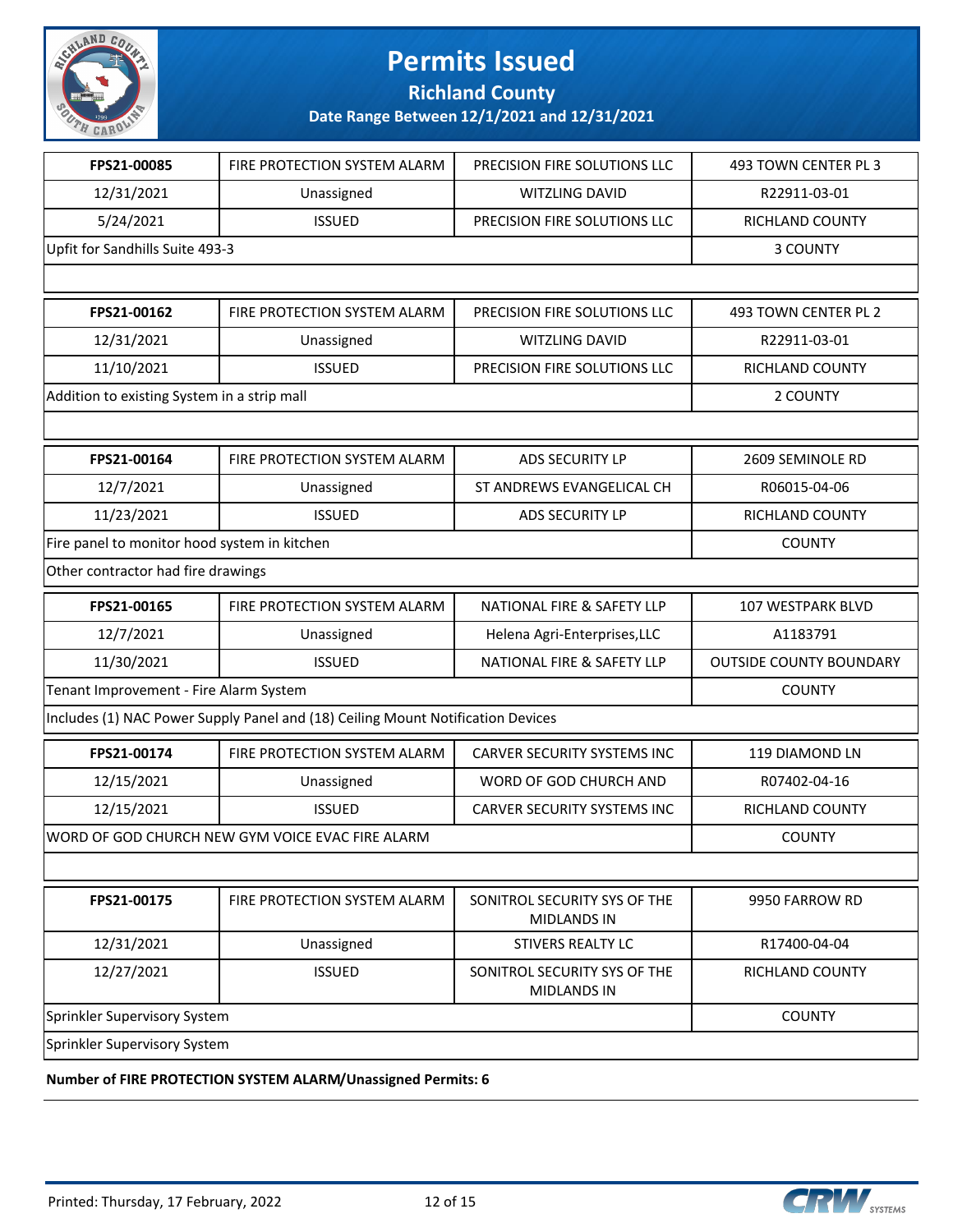

**Richland County**

**Date Range Between 12/1/2021 and 12/31/2021**

| FPS21-00102                              | FIRE PROTECTION SYSTEM AUTO<br><b>SUPPRESSION</b> | <b>CARAWAY FIRE &amp; SAFETY</b> | 111 PINE WEDGE DR |
|------------------------------------------|---------------------------------------------------|----------------------------------|-------------------|
| 12/8/2021                                | Unassigned                                        | FIRST CAROLINA BAPTIST CHURCH    | R17700-01-94      |
| 7/1/2021                                 | <b>ISSUED</b>                                     | <b>CARAWAY FIRE &amp; SAFETY</b> | RICHLAND COUNTY   |
| Install Hood and Fire Suppression System |                                                   |                                  | <b>COUNTY</b>     |

| FPS21-00166                       | FIRE PROTECTION SYSTEM AUTO<br><b>SUPPRESSION</b> | <b>CARAWAY FIRE &amp; SAFETY</b> | 4611 HARD SCRABBLE RD 105 |
|-----------------------------------|---------------------------------------------------|----------------------------------|---------------------------|
| 12/7/2021                         | Unassigned                                        | RICE CREEK 2011 HOLDINGS LLC     | R20300-02-35              |
| 11/30/2021                        | <b>ISSUED</b>                                     | <b>CARAWAY FIRE &amp; SAFETY</b> | RICHLAND COUNTY           |
| Install BFR-20 Suppression System |                                                   |                                  | <b>105 COUNTY</b>         |

| FPS21-00172                     | FIRE PROTECTION SYSTEM AUTO<br><b>SUPPRESSION</b> | <b>CARAWAY FIRE &amp; SAFETY</b> | 1904 BROAD RIVER RD |
|---------------------------------|---------------------------------------------------|----------------------------------|---------------------|
| 12/9/2021                       | Unassigned                                        | KOUTRAKOS BROTHERS LLC           | R07405-02-02        |
| 12/7/2021                       | <b>ISSUED</b>                                     | <b>CARAWAY FIRE &amp; SAFETY</b> | RICHLAND COUNTY     |
| Install Fire Suppression System |                                                   |                                  | <b>COUNTY</b>       |

| FPS21-00173                                        | FIRE PROTECTION SYSTEM AUTO<br><b>SUPPRESSION</b> | PYE BARKER FIRE & SAFETY INC | 903 SPEARS CREEK CT |
|----------------------------------------------------|---------------------------------------------------|------------------------------|---------------------|
| 12/9/2021                                          | Unassigned                                        | 561 LOWCOUNTRY LLC           | R28802-02-03        |
| 12/7/2021                                          | <b>ISSUED</b>                                     | PYE BARKER FIRE & SAFETY INC | RICHLAND COUNTY     |
| installation of suppression system in kitchen hood |                                                   |                              | <b>COLUMBIA</b>     |
|                                                    |                                                   |                              |                     |

### **Number of FIRE PROTECTION SYSTEM AUTO SUPPRESSION/Unassigned Permits: 4**

| FPS21-00117             | <b>FIRE PROTECTION SYSTEM</b><br><b>SPRINKLER</b> | ALLSTAR FIRE PROTECTION LLC | 825 MENLO DR    |
|-------------------------|---------------------------------------------------|-----------------------------|-----------------|
| 12/22/2021              | Unassigned                                        |                             | R06081-00-00    |
| 7/23/2021               | <b>ISSUED</b>                                     | ALLSTAR FIRE PROTECTION LLC | RICHLAND COUNTY |
| Install Fire Sprinklers |                                                   |                             | <b>COUNTY</b>   |
|                         |                                                   |                             |                 |



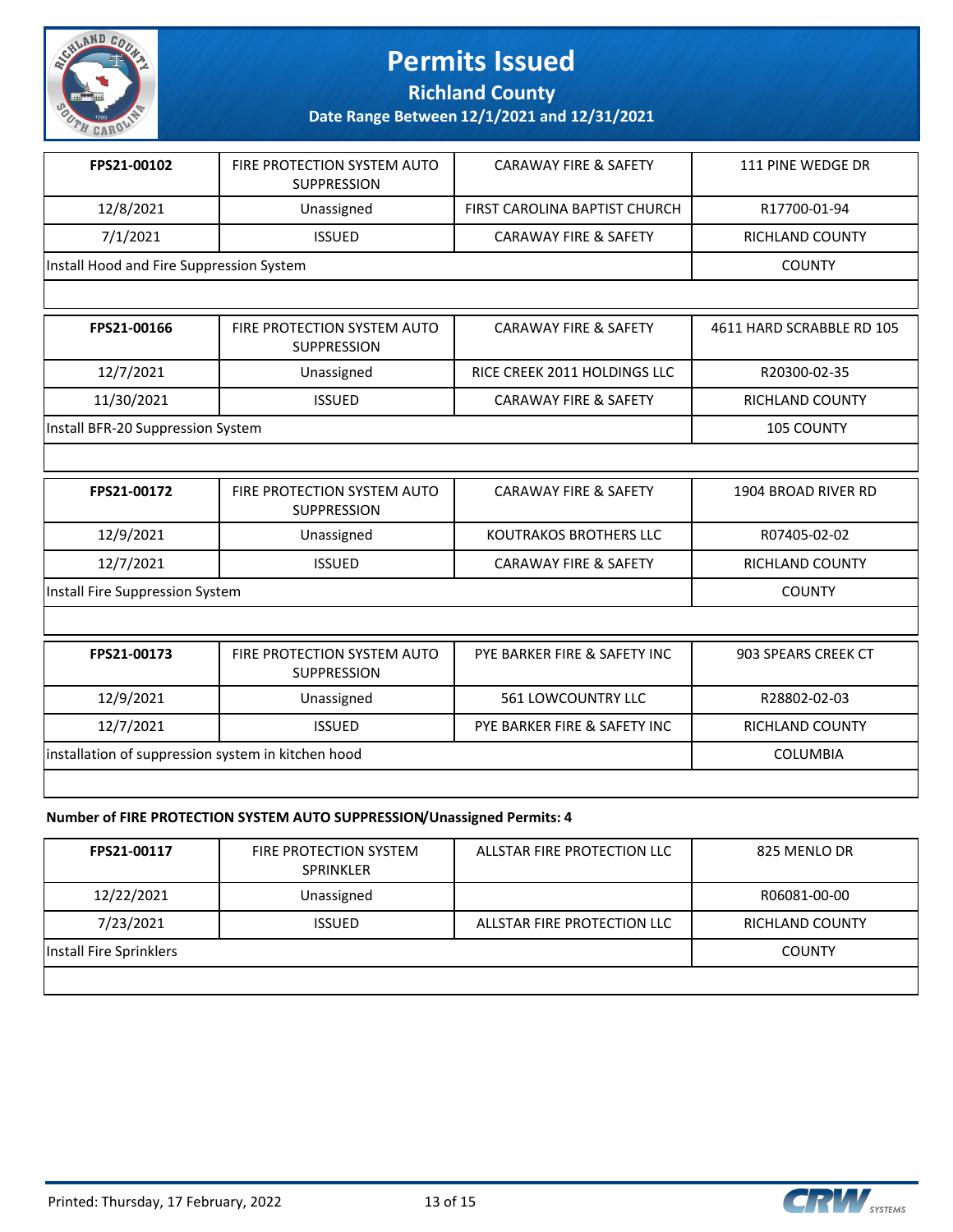

**Richland County**

**Date Range Between 12/1/2021 and 12/31/2021**

| 12/31/2021<br><b>BDW PARTNERS A GENEAL</b><br>R16200-04-01<br>Unassigned<br>12/2/2021<br><b>ISSUED</b><br>PALMETTO AUTOMATIC SPRINKLER<br>RICHLAND COUNTY<br>CO INC<br>Sprinkle existing building complete<br><b>COUNTY</b><br>1 wet ESFR and 1 dry system<br>FPS21-00169<br>FIRE PROTECTION SYSTEM<br>Jill Sutton<br><b>SPRINKLER</b><br>12/15/2021<br>Douglas E. Greer, Jr, President<br>R22909-03-15<br>Unassigned<br>12/2/2021<br><b>FINALED</b><br>Jill Sutton<br>RICHLAND COUNTY<br>Upfit<br>107C1 COUNTY<br>Sprinkler system upfit for new ceiling configuration<br>FPS21-00170<br>FIRE PROTECTION SYSTEM<br>JOHNSON CONTROLS FIRE<br><b>SPRINKLER</b><br>PROTECTION (F-ALAR<br>R20300-02-35<br>12/15/2021<br><b>Tasty Crab</b><br>Unassigned<br><b>FINALED</b><br>Willie Cook<br>12/2/2021<br>RICHLAND COUNTY<br>Relocate existing Sprinkler due to walls and ceiling change<br><b>105 COUNTY</b><br>FIRE PROTECTION SYSTEM<br>Jill Sutton<br>FPS21-00171<br><b>1120 NORTHPOINT BLVD</b><br>SPRINKLER<br>12/15/2021<br>Douglas E. Greer, Jr, President<br>R14900-01-22<br>Unassigned<br>12/6/2021<br><b>ISSUED</b><br>Jill Sutton<br>RICHLAND COUNTY<br>install adequate fire sprinkler protection in new addition<br><b>COUNTY</b><br>FPS21-00176<br>110 FORUM DR 12<br>FIRE PROTECTION SYSTEM<br>CASTLE AUTOMATIC SPRINKLER CO<br>SPRINKLER<br><b>INC</b><br>12/31/2021<br>Unassigned<br>RCC VIIIAGE AT SANDHILL LLC<br>R23000-05-02<br>CASTLE AUTOMATIC SPRINKLER CO<br>12/28/2021<br><b>ISSUED</b><br>RICHLAND COUNTY<br><b>INC</b> | FPS21-00168                             | FIRE PROTECTION SYSTEM<br><b>SPRINKLER</b> | PALMETTO AUTOMATIC SPRINKLER<br>CO INC | 2708 SHOP RD              |
|-------------------------------------------------------------------------------------------------------------------------------------------------------------------------------------------------------------------------------------------------------------------------------------------------------------------------------------------------------------------------------------------------------------------------------------------------------------------------------------------------------------------------------------------------------------------------------------------------------------------------------------------------------------------------------------------------------------------------------------------------------------------------------------------------------------------------------------------------------------------------------------------------------------------------------------------------------------------------------------------------------------------------------------------------------------------------------------------------------------------------------------------------------------------------------------------------------------------------------------------------------------------------------------------------------------------------------------------------------------------------------------------------------------------------------------------------------------------------------------------------------------------------------------------------|-----------------------------------------|--------------------------------------------|----------------------------------------|---------------------------|
|                                                                                                                                                                                                                                                                                                                                                                                                                                                                                                                                                                                                                                                                                                                                                                                                                                                                                                                                                                                                                                                                                                                                                                                                                                                                                                                                                                                                                                                                                                                                                 |                                         |                                            |                                        |                           |
|                                                                                                                                                                                                                                                                                                                                                                                                                                                                                                                                                                                                                                                                                                                                                                                                                                                                                                                                                                                                                                                                                                                                                                                                                                                                                                                                                                                                                                                                                                                                                 |                                         |                                            |                                        |                           |
|                                                                                                                                                                                                                                                                                                                                                                                                                                                                                                                                                                                                                                                                                                                                                                                                                                                                                                                                                                                                                                                                                                                                                                                                                                                                                                                                                                                                                                                                                                                                                 |                                         |                                            |                                        |                           |
|                                                                                                                                                                                                                                                                                                                                                                                                                                                                                                                                                                                                                                                                                                                                                                                                                                                                                                                                                                                                                                                                                                                                                                                                                                                                                                                                                                                                                                                                                                                                                 |                                         |                                            |                                        |                           |
|                                                                                                                                                                                                                                                                                                                                                                                                                                                                                                                                                                                                                                                                                                                                                                                                                                                                                                                                                                                                                                                                                                                                                                                                                                                                                                                                                                                                                                                                                                                                                 |                                         |                                            |                                        | 10136 TWO NOTCH RD 107C1  |
|                                                                                                                                                                                                                                                                                                                                                                                                                                                                                                                                                                                                                                                                                                                                                                                                                                                                                                                                                                                                                                                                                                                                                                                                                                                                                                                                                                                                                                                                                                                                                 |                                         |                                            |                                        |                           |
|                                                                                                                                                                                                                                                                                                                                                                                                                                                                                                                                                                                                                                                                                                                                                                                                                                                                                                                                                                                                                                                                                                                                                                                                                                                                                                                                                                                                                                                                                                                                                 |                                         |                                            |                                        |                           |
|                                                                                                                                                                                                                                                                                                                                                                                                                                                                                                                                                                                                                                                                                                                                                                                                                                                                                                                                                                                                                                                                                                                                                                                                                                                                                                                                                                                                                                                                                                                                                 |                                         |                                            |                                        |                           |
|                                                                                                                                                                                                                                                                                                                                                                                                                                                                                                                                                                                                                                                                                                                                                                                                                                                                                                                                                                                                                                                                                                                                                                                                                                                                                                                                                                                                                                                                                                                                                 |                                         |                                            |                                        |                           |
|                                                                                                                                                                                                                                                                                                                                                                                                                                                                                                                                                                                                                                                                                                                                                                                                                                                                                                                                                                                                                                                                                                                                                                                                                                                                                                                                                                                                                                                                                                                                                 |                                         |                                            |                                        | 4611 HARD SCRABBLE RD 105 |
|                                                                                                                                                                                                                                                                                                                                                                                                                                                                                                                                                                                                                                                                                                                                                                                                                                                                                                                                                                                                                                                                                                                                                                                                                                                                                                                                                                                                                                                                                                                                                 |                                         |                                            |                                        |                           |
|                                                                                                                                                                                                                                                                                                                                                                                                                                                                                                                                                                                                                                                                                                                                                                                                                                                                                                                                                                                                                                                                                                                                                                                                                                                                                                                                                                                                                                                                                                                                                 |                                         |                                            |                                        |                           |
|                                                                                                                                                                                                                                                                                                                                                                                                                                                                                                                                                                                                                                                                                                                                                                                                                                                                                                                                                                                                                                                                                                                                                                                                                                                                                                                                                                                                                                                                                                                                                 |                                         |                                            |                                        |                           |
|                                                                                                                                                                                                                                                                                                                                                                                                                                                                                                                                                                                                                                                                                                                                                                                                                                                                                                                                                                                                                                                                                                                                                                                                                                                                                                                                                                                                                                                                                                                                                 |                                         |                                            |                                        |                           |
|                                                                                                                                                                                                                                                                                                                                                                                                                                                                                                                                                                                                                                                                                                                                                                                                                                                                                                                                                                                                                                                                                                                                                                                                                                                                                                                                                                                                                                                                                                                                                 |                                         |                                            |                                        |                           |
|                                                                                                                                                                                                                                                                                                                                                                                                                                                                                                                                                                                                                                                                                                                                                                                                                                                                                                                                                                                                                                                                                                                                                                                                                                                                                                                                                                                                                                                                                                                                                 |                                         |                                            |                                        |                           |
|                                                                                                                                                                                                                                                                                                                                                                                                                                                                                                                                                                                                                                                                                                                                                                                                                                                                                                                                                                                                                                                                                                                                                                                                                                                                                                                                                                                                                                                                                                                                                 |                                         |                                            |                                        |                           |
|                                                                                                                                                                                                                                                                                                                                                                                                                                                                                                                                                                                                                                                                                                                                                                                                                                                                                                                                                                                                                                                                                                                                                                                                                                                                                                                                                                                                                                                                                                                                                 |                                         |                                            |                                        |                           |
|                                                                                                                                                                                                                                                                                                                                                                                                                                                                                                                                                                                                                                                                                                                                                                                                                                                                                                                                                                                                                                                                                                                                                                                                                                                                                                                                                                                                                                                                                                                                                 |                                         |                                            |                                        |                           |
|                                                                                                                                                                                                                                                                                                                                                                                                                                                                                                                                                                                                                                                                                                                                                                                                                                                                                                                                                                                                                                                                                                                                                                                                                                                                                                                                                                                                                                                                                                                                                 |                                         |                                            |                                        |                           |
|                                                                                                                                                                                                                                                                                                                                                                                                                                                                                                                                                                                                                                                                                                                                                                                                                                                                                                                                                                                                                                                                                                                                                                                                                                                                                                                                                                                                                                                                                                                                                 |                                         |                                            |                                        |                           |
|                                                                                                                                                                                                                                                                                                                                                                                                                                                                                                                                                                                                                                                                                                                                                                                                                                                                                                                                                                                                                                                                                                                                                                                                                                                                                                                                                                                                                                                                                                                                                 |                                         |                                            |                                        |                           |
|                                                                                                                                                                                                                                                                                                                                                                                                                                                                                                                                                                                                                                                                                                                                                                                                                                                                                                                                                                                                                                                                                                                                                                                                                                                                                                                                                                                                                                                                                                                                                 | Relocate two heads for new grid layout. | <b>12 COUNTY</b>                           |                                        |                           |

**Number of FIRE PROTECTION SYSTEM SPRINKLER/Unassigned Permits: 6**